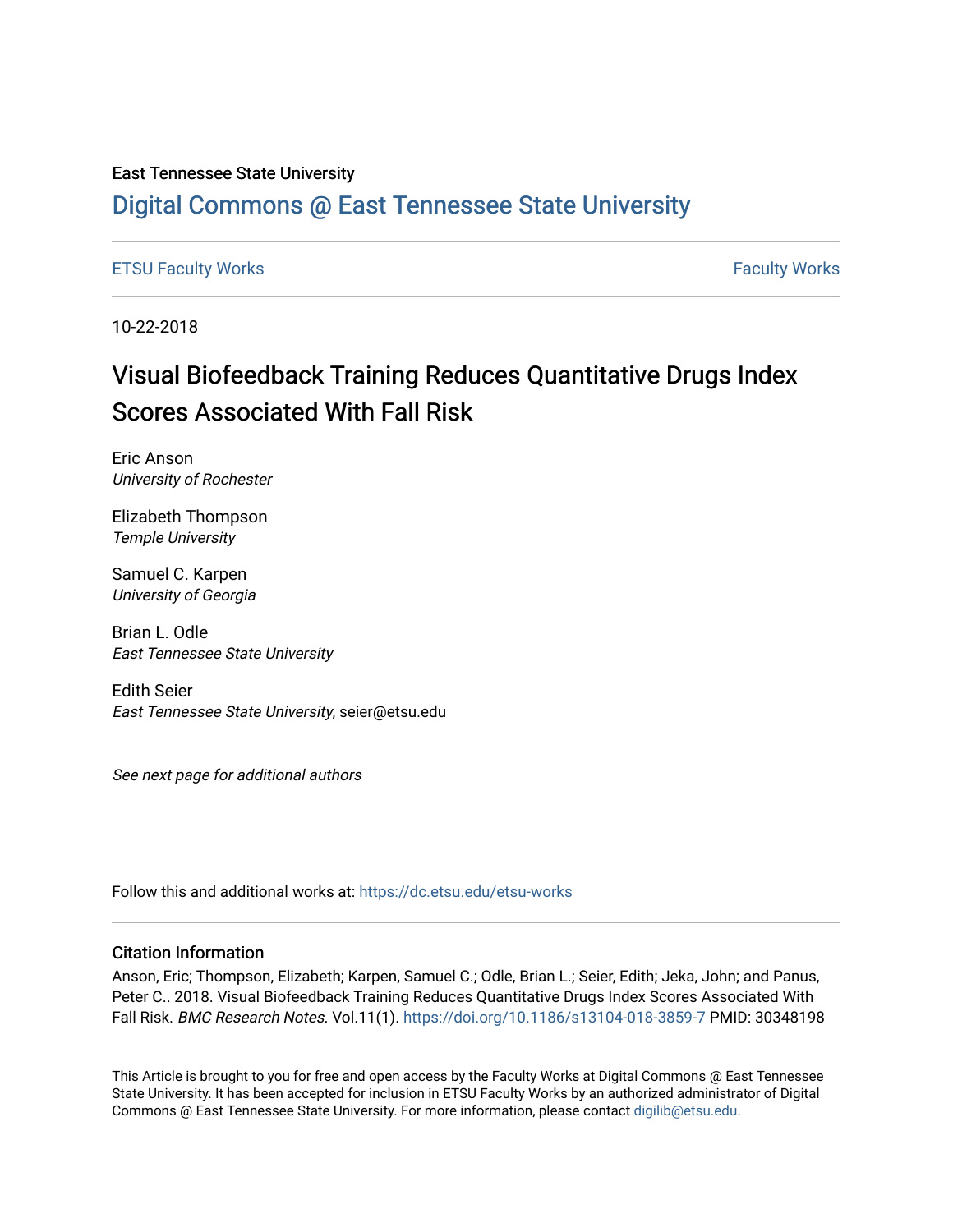# Visual Biofeedback Training Reduces Quantitative Drugs Index Scores Associated With Fall Risk

# Copyright Statement

© The Author(s) 2018. This article is distributed under the terms of the Creative Commons Attribution 4.0 International License (http://creativecommons.org/licenses/by/4.0/), which permits unrestricted use, distribution, and reproduction in any medium, provided you give appropriate credit to the original author(s) and the source, provide a link to the Creative Commons license, and indicate if changes were made. The Creative Commons Public Domain Dedication waiver (http://creativecommons.org/ publicdomain/zero/ 1.0/) applies to the data made available in this article, unless otherwise stated.

# Creative Commons License



This work is licensed under a [Creative Commons Attribution 4.0 International License.](https://creativecommons.org/licenses/by/4.0/)

# Creator(s)

Eric Anson, Elizabeth Thompson, Samuel C. Karpen, Brian L. Odle, Edith Seier, John Jeka, and Peter C. Panus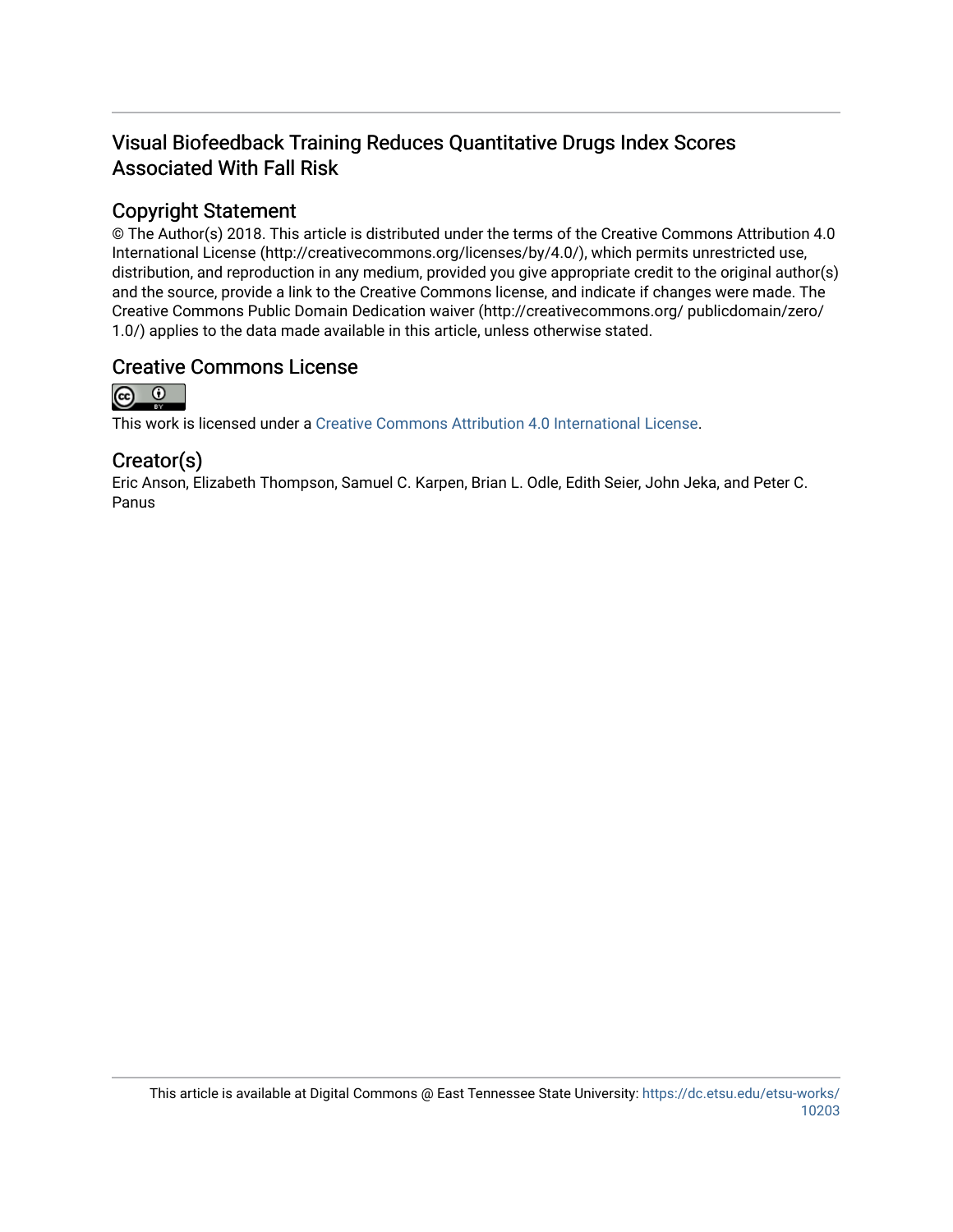# **RESEARCH NOTE**

**Open Access**



# Visual biofeedback training reduces quantitative drugs index scores associated with fall risk

Eric Anson<sup>1</sup>, Elizabeth Thompson<sup>2</sup>, Samuel C. Karpen<sup>3</sup>, Brian L. Odle<sup>4</sup>, Edith Seier<sup>5</sup>, John Jeka<sup>6</sup> and Peter C. Panus<sup>7[\\*](http://orcid.org/0000-0001-7520-0662)</sup> $\mathbf{D}$ 

## **Abstract**

**Objective:** Drugs increase fall risk and decrease performance on balance and mobility tests. Conversely, whether biofeedback training to reduce fall risk also decreases scores on a published drug-based fall risk index has not been documented. Forty-eight community-dwelling older adults underwent either treadmill gait training plus visual feedback (+VFB), or walked on a treadmill without feedback. The Quantitative Drug Index (QDI) was derived from each participant's drug list and is based upon all cause drug-associated fall risk. Analysis of covariance assessed changes in the QDI during the study, and data is presented as mean $\pm$  standard error of the mean.

Results: The QDI scores decreased significantly (p=0.031) for participants receiving treadmill gait training +VFB (−0.259±0.207), compared to participants who walked on the treadmill without VFB (0.463±0.246). Changes in participants QDI scores were dependent in part upon their age, which was a significant covariate ( $p=0.007$ ). These preliminary results demonstrate that rehabilitation to reduce fall risk may also decrease use of drugs associated with falls. Determination of which drugs or drug classes that contribute to the reduction in QDI scores for participants receiving treadmill gait training +VFB, compared to treadmill walking only, will require a larger participant investigation.

*Trial Registration* ISRNCT01690611, ClinicalTrials.gov #366151-1, initial 9/24/2012, completed 4/21/2016

**Keywords:** Falls, Elderly, Polypharmacy, Biofeedback, Treadmill, Visual, Drug index, Community, Ambulatory, Covariate

### **Introduction**

Polypharmacy is the clinical use of multiple drugs, and is a predictor of falls in the elderly  $[1-3]$  $[1-3]$ . Performance on mobility and balance tests decreases as the total number of drugs, or the number of drugs associated with fall risk, increases [\[3](#page-6-1)[–6\]](#page-6-2). Additionally, reduction or elimination of fall-risk drugs from patients' pharmacotherapy regimen improves physical function and reduces falls [[7,](#page-6-3) [8](#page-6-4)]. Various clinical tools attempt to quantify the relationship between fall risk and drugs. Of these, Beer's list and the Drug Burden Index are two of the most reported, yet both have limitations  $[9, 10]$  $[9, 10]$  $[9, 10]$  $[9, 10]$ . The former is a prescriptive

\*Correspondence: panus@etsu.edu

<sup>7</sup> Pharmaceutical Sciences, Gatton College of Pharmacy, East Tennessee State University, Box 70657, Johnson City, TN 37614, USA

Full list of author information is available at the end of the article



guideline identifying drugs associated with adverse efects in the elderly, but it does not quantitate drugmediated fall risk. The latter quantitates drug-mediated fall risk, but is limited to drugs with sedation and anticholinergic adverse efects.

We developed a Quantitative Drug Index (QDI) that expands the list of drug adverse efects associated with fall risk  $[4]$  $[4]$ . The QDI is a clinically anchored index including all potential adverse efects associated with drugmediated fall risk. To date there are no studies examining whether rehabilitation training to reduce falls infuences the reported use of drugs associated with fall risk. We hypothesize that self-reported use of drugs associated with fall risk would decrease in participants receiving balance and mobility training on a treadmill while controlling trunk motion using visual feedback  $(+VFB)$ , compared to those walking on a treadmill alone. The

© The Author(s) 2018. This article is distributed under the terms of the Creative Commons Attribution 4.0 International License [\(http://creativecommons.org/licenses/by/4.0/\)](http://creativecommons.org/licenses/by/4.0/), which permits unrestricted use, distribution, and reproduction in any medium, provided you give appropriate credit to the original author(s) and the source, provide a link to the Creative Commons license, and indicate if changes were made. The Creative Commons Public Domain Dedication waiver ([http://creativecommons.org/](http://creativecommons.org/publicdomain/zero/1.0/) [publicdomain/zero/1.0/](http://creativecommons.org/publicdomain/zero/1.0/)) applies to the data made available in this article, unless otherwise stated.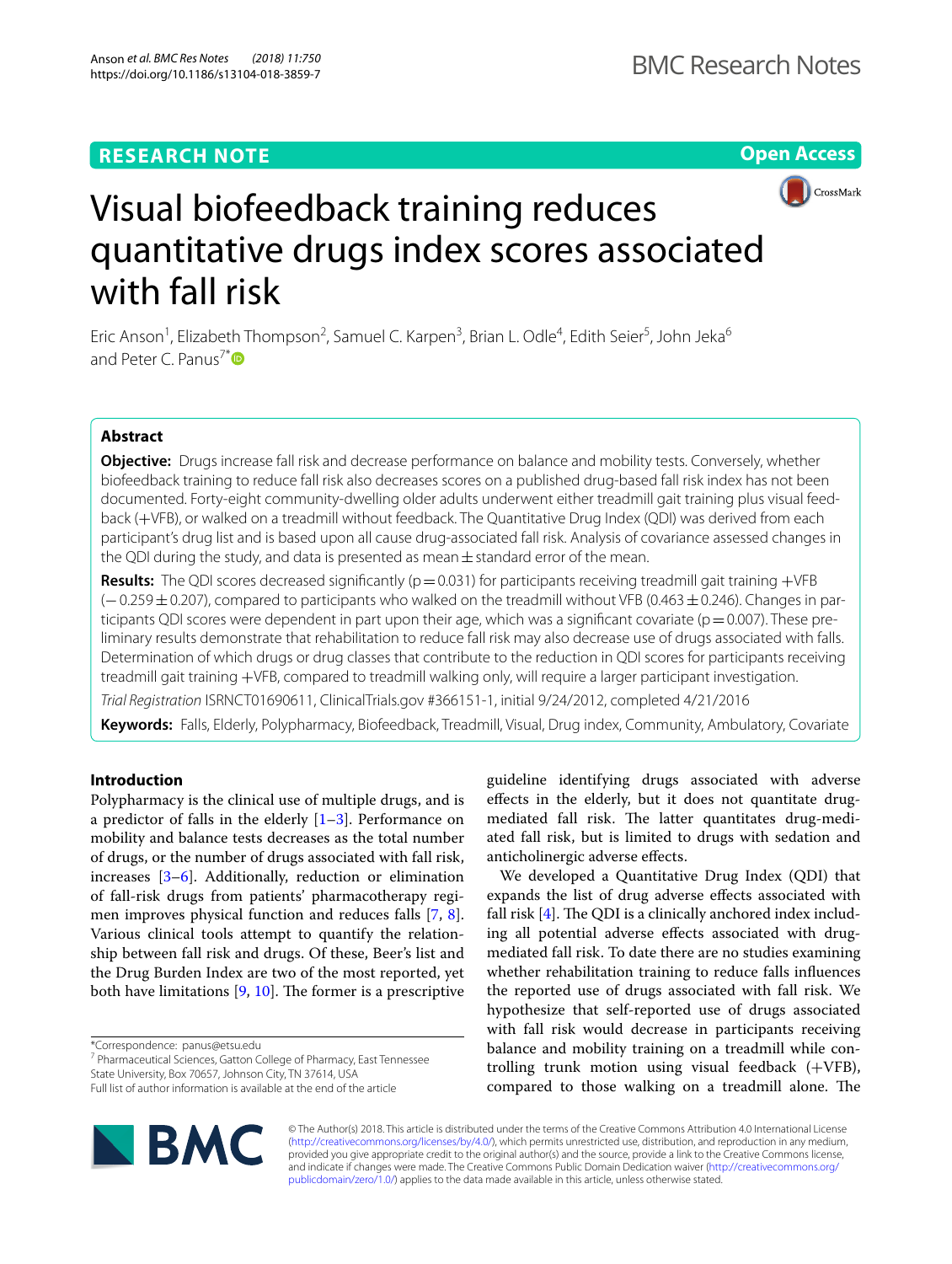present research is an extension of our previously published eforts examining the efects of the QDI on balance and mobility testing [[4\]](#page-6-7).

## **Main text**

## **Methods**

This is a secondary analysis from a larger study examining the efects on balance and mobility of treadmill walking only, compared to treadmill gait training  $+$ VFB for controlling trunk motion  $[11]$  $[11]$ . The original study and this secondary analysis were approved by the institutional review boards at the University of Maryland, Temple University and East Tennessee State University. The purpose of the original investigation was to determine whether 4 weeks of treadmill gait training +VFB for controlling trunk motion would result in improved balance for older adults with self-reported balance problems. Participants were recruited for the study (ClinicalTrials.gov #366151-1) by advertisements in the newspaper and fyers placed at local retirement communities from 2012 to 2015. A total of 61 participants were evaluated for enrollment into the study. Eligibility criteria for the study included passing the mini-mental state examination (MMSE) with a score of 24 or higher and the ability to walk independently on a treadmill at a self-selected speed for 2 min  $[12]$  $[12]$ . The drug list information was provided by participants prior to and following the study period. All drugs were assessed and a QDI score for each participant's drug list pre- and post-study calculated [\[4](#page-6-7)]. Diferences between post- and pre-QDI scores were calculated for participants. Two participants were excluded from the study as they were unable to walk independently on the treadmill at a self-selected pace and one participant had an MMSE score of less than 24. A total of 58 consented participants were enrolled in the study. Six subjects did not complete the study, and the drug lists for four participants were not recorded, one at the beginning and three at the end of the study. Thus, for these secondary analyses, data from 48 participants were used. Twenty participants walked on a treadmill without VFB. Twentyeight participants received treadmill gait training +VFB, with instructions to minimize trunk motion [\[11](#page-6-8)]. During enrollment age, height, weight and number of reported falls in the previous 12 months were recorded. Body Mass Index (BMI) was calculated from height and weight information. BMI could not be calculated for one participant in the treadmill only group as weight was not recorded for that individual. All participants also completed the activity-specifc balance confdence (ABC) scale prior to and at completion of the study [[13\]](#page-6-10). Graphics, t-test, analysis of covariance (ANCOVA), two way repeated measures analysis of variance (ANOVA) and descriptive analyses were conducted using IBM SPSS Statistics 22 (IBM Inc., Armonk, NY), or Slide Write (Advanced Graphics Software, Encinitas, CA)  $[14]$  $[14]$ . The randomization test comparing the QDI score diferences between treadmill walking only and treadmill gait training +VFB was written in R: A Language and Environment for Statistical Computing (R Foundation for Statistical Computing, Vienna, Austria)  $[15]$  $[15]$ . The randomization test does not assume normality of the dependent variable, and was used to determine whether the t-test was biased by nonnormality. Significance was set at  $=0.05$  for all analyses, and data presented as mean and standard error of the mean. The drug lists with corresponding QDI scores, age, MMSE scores, ABC scale scores, weight, height, reported falls in the previous 12 months and intervention group for all participants are in Additional file [1.](#page-5-0) The adverse efects for the QDI scale are in the supplemental data (Additional fle [2](#page-5-1): Appendix S1).

#### **Results**

Prior to the study there were no signifcant diferences between the treadmill walking only participants and treadmill gait training +VFB participants for age, BMI or number of reported falls within the previous 12 months (Table [1](#page-4-0)). The MMSE scores for two groups were also similar. The participants in the two groups at the beginning and end of the study recorded similar levels of balance confdence in performing various daily activities as determined by the ABC scale scores (Table [1\)](#page-4-0).

A t-test of the intervention period changes in QDI scores between treadmill walking only  $(0.350 \pm 0.386)$ <br>compared to treadmill gait training +VFB treadmill  $(-0.179 \pm 0.090)$  was not significant (p=0.13). The changes in QDI scores may have a non-normal distribution (Additional fle [2:](#page-5-1) Appendix S2). To validate the t-test, a randomization test was done as it is immune to non-normality (Additional file [2:](#page-5-1) Appendix S3). The randomization test was also not significant ( $p=0.14$ ). As the two tests produced similar nonsignifcant p-values, the t-test was assumed to be robust to non-normality. When age is included as a covariate ( $p=0.007$ ) in an ANCOVA, there was a significant difference  $(p=0.031)$  for the changes in QDI scores during the intervention period when comparing treadmill walking only participants to treadmill gait training  $+$ VFB participants (Table [2](#page-4-1)). The average changes for the QDI score increased in the treadmill walking only participants, and decreased in the treadmill gait training  $+$ VFB participants. Finally, the treadmill walking only participants demonstrated no change, increased or decreased-QDI scores during the training period, whereas the treadmill gait training +VFB participants demonstrated either no change or decreased QDI scores during this period (Fig.  $1$ ). The post-treatment minus pre-treatment QDI scores for the majority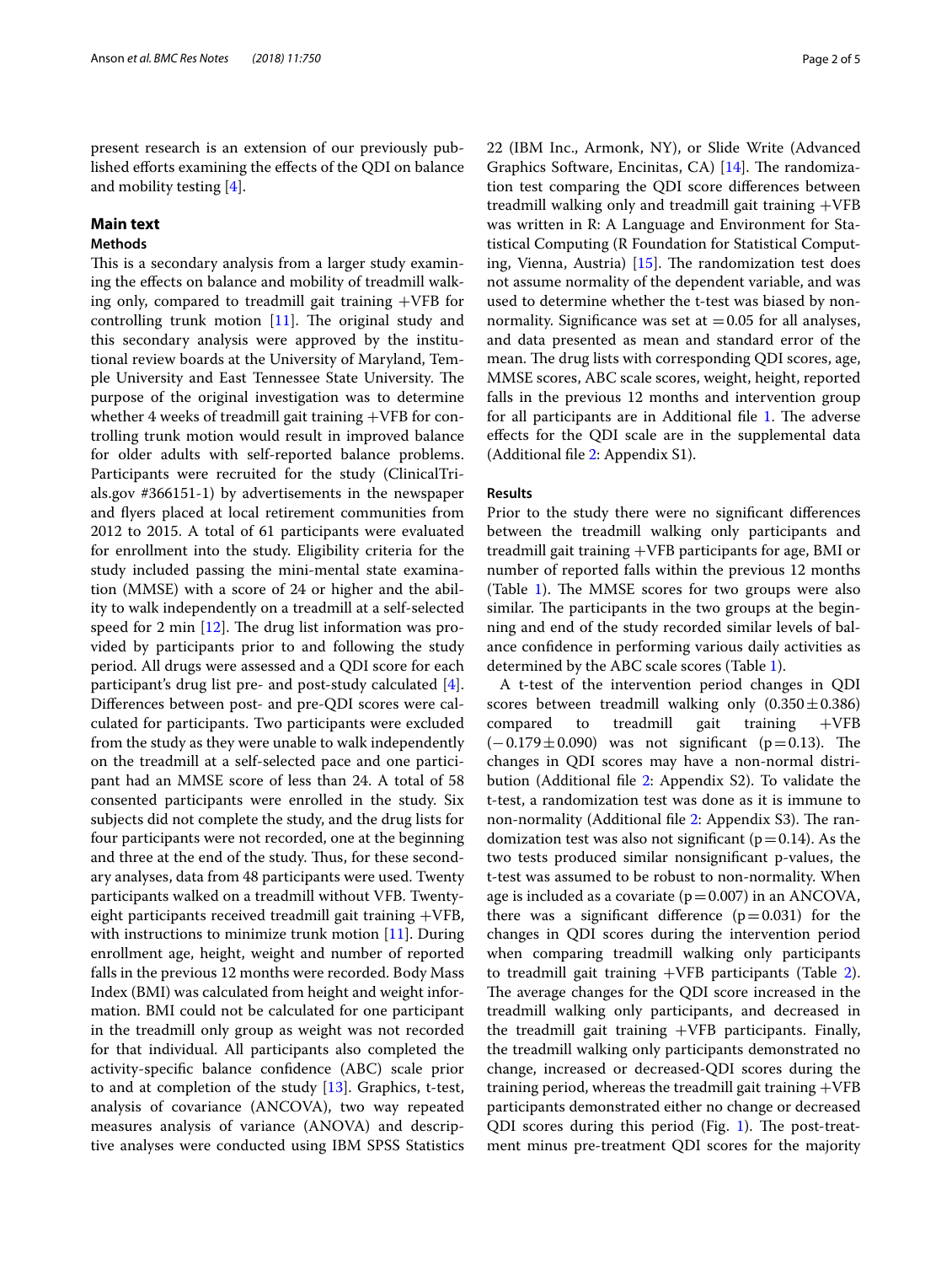| Variable    | <b>Pre-treatment scores</b> |                    | <b>Post-treatment scores</b> |                    | p value |
|-------------|-----------------------------|--------------------|------------------------------|--------------------|---------|
|             | <b>Treadmill only</b>       | Gait training +VFB | <b>Treadmill only</b>        | Gait training +VFB |         |
| Age         | $75.6 \pm 1.56$             | $78.4 \pm 1.19$    |                              |                    | 0.15    |
| BMI         | $77.7 \pm 1.14$             | $27.1 \pm 1.34$    |                              |                    | 0.94    |
| <b>MMSE</b> | $78.4 \pm 0.28$             | $78.4 \pm 0.29$    |                              |                    | 0.92    |
| Falls       | $.55 + 0.71$                | $1.14 \pm 0.25$    |                              |                    | 0.59    |
| ABC scale   | $78.4 + 3.58$               | $75.0 \pm 3.03$    | $79.4 + 4.09$                | $75.0 + 3.46$      | 0.75    |

## <span id="page-4-0"></span>**Table 1 Comparison of participant parameters, reported falls, mental status and fall risk scores for both treadmill only participants and gait training +VFB participants**

The sample size was N=20 in the treadmill only group and N=28 in the treadmill plus visual feedback (+VFB) group. One participant was lost for body mass index  $(BM)$  calculation in the treadmill only group  $(N=19)$ , as weight was not recorded for the participant. Falls were the number of reported falls by participants within the previous 12 months. Two group T-test were conducted on the variables: age, body mass index (BMI), mini-mental status exam (MMSE) and reported falls in the previous 12 months. A 2-WAY repeated measures analysis of variance was conducted on the variable activity specifc balance confdence (ABC) scale

### <span id="page-4-1"></span>**Table 2 Analysis of covariance for the change in QDI scores for treadmill walking only participants compared to treadmill gait training +VFB participants**

| Group                            | N  | QDI scores change | <b>ANCOVA</b> | Age                    |
|----------------------------------|----|-------------------|---------------|------------------------|
|                                  |    |                   |               | covariate<br>(p value) |
| Treadmill walking only           | 20 | $0.463 \pm 0.246$ | 0.031         | 0.007                  |
| Treadmill gait training +VFB     | 28 | $-0.259 + 0.207$  |               |                        |
| Common average for age covariate |    |                   |               |                        |

*QDI* Quantitative Drug Index, *VFB* visual biofeedback

Overall model was significant at p=0.008. Change in QDI scores are post-scores minus pre-scores. Data is presented as mean and standard error of the mean. The common regression function variables were intercept equals −5.595 and the slope for the age was 0.069. The coefficient of determination for the model was  $R^2$  = 0.194

<span id="page-4-2"></span>

of participants in both groups did not change during the training interval, as demonstrated by the change in QDI scores on the zero axis.

#### **Discussion**

A previous report indicated that withdrawal of participants' fall-risk increasing drugs decreased subsequent fall risk, but not in the participants without pharmacotherapy intervention [\[7](#page-6-3)]. Surprisingly, a reduction of high fall risk cardiovascular drugs but not high fall risk psychotropic drugs signifcantly reduced subsequent falls. Unfortunately, the investigation did not use a scaled index for their drug-associated fall risk assessment, so quantitation was impossible. As the QDI assesses and quantifes fall risk associated with all adverse drug efects, the QDI should be able to detect drug-associated fall risk regardless of the pharmacologic mechanism [\[4](#page-6-7)]. In contrast, quantitative drug indices that do not assess all fall risk drug-associated adverse efects may miss fall risk associated with some drugs [[5,](#page-6-13) [6](#page-6-2), [9\]](#page-6-5).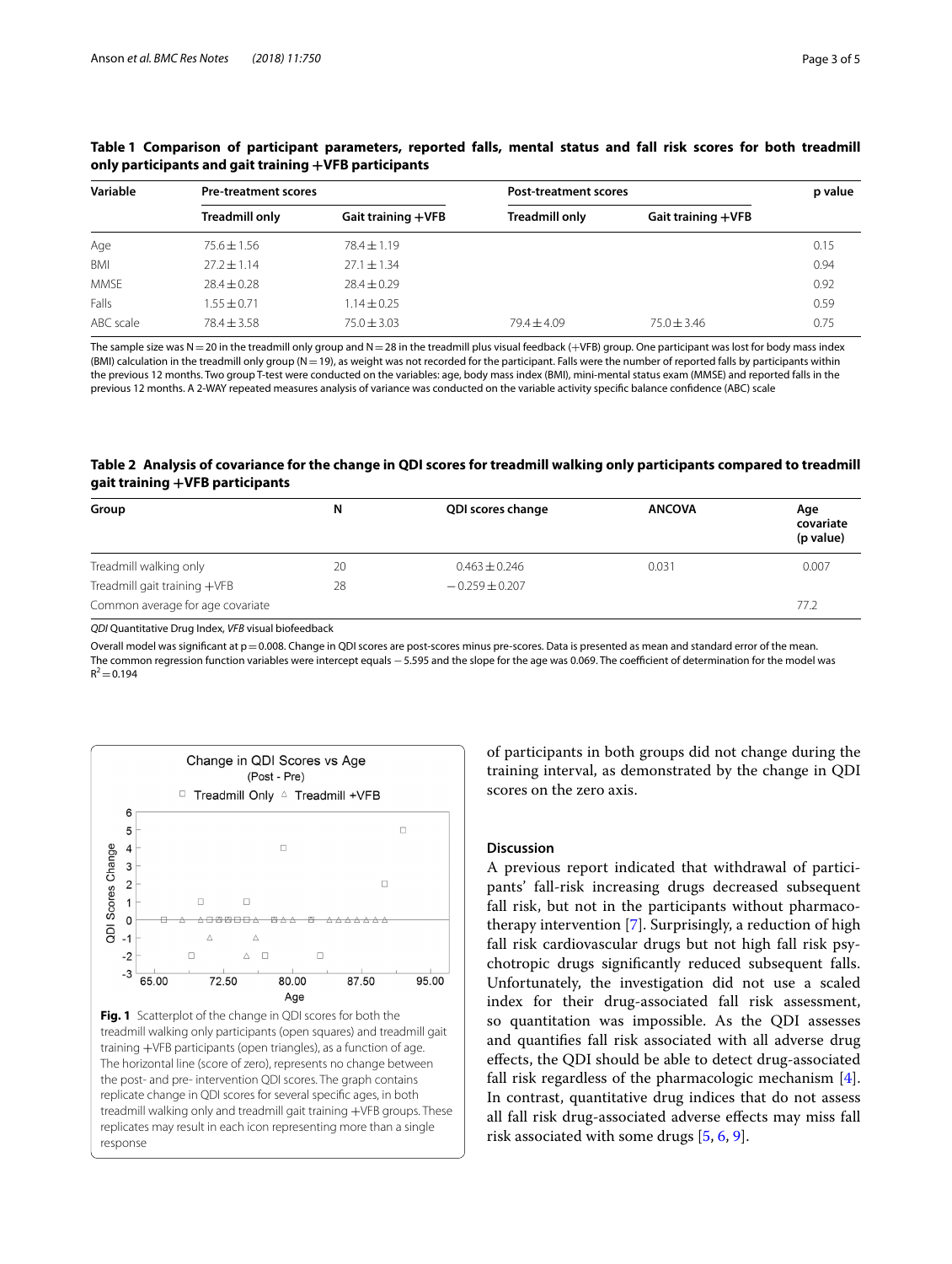The current results demonstrate that participants in the treadmill gait training +VFB reduced reported use of fall-risk associated drugs compared to participants only walking on a treadmill. These results are based on a comparison of changes in QDI scores for both groups, after adjusting for age. Visualization of the QDI change score data demonstrates that several participants in the treadmill gait training  $+$ VFB group decreased use of drugs associated with fall risk, and no participant in this group added a drug associated with fall risk. Additionally, participant parameters for the two groups such as age and BMI were similar, as was mental status as determined by the MMSE scores. The number of reported falls in the previous 12 months were also similar for the two groups. The similarity in the number of reported falls by participants in both groups is also supported by similar self-reported balance confdence scores on typical daily life mobility tasks both before and after the training intervention. In aggregate, these results suggest that the two participant samples were similar based on measured physical, mental and mobility assessments. Tus, at present the most probable cause for the decrease in QDI scores, and use of fall-risk associated drugs, would be the treadmill gait training with visual biofeedback intervention. No previous investigation has documented that fallrisk reduction training afects self-reported use of drugs associated with fall risk.

Interestingly, the QDI scores for a number of participants in both groups remained unchanged during the intervention period. Pharmacotherapeutic management of the participants was not controlled during the study limiting causal understanding of this phenomenon. However, at least two competing hypotheses support the current results. First, participants without any change in QDI score may be more medically stable and thus less likely to have a medical encounter resulting in altered drug regimens. Thus the QDI would remain stable across the intervention. Second, although none of the collected participant characteristics difered between the groups analyzed, there may in fact be an unmeasured participant characteristic which would identify individuals more likely to report change in drug use during rehabilitation. The identification of participant characteristic $(s)$  that predict changes in pharmacotherapy during rehabilitation, especially a decrease, would be of signifcant clinical value.

#### **Conclusions**

This is the first brief report documenting that treadmill gait training with visual biofeedback may lead to decreased usage of fall-risk associated drugs. No other measured variables associated with fall risk were signifcantly diferent between the two groups of participants

that could have accounted for the changes in the QDI scores during the study period. The mechanism $(s)$  by which the treadmill gait training plus visual biofeedback mediates the decreased use of fall risk associated drugs will require further investigation in a larger population.

#### **Research limitations**

There are several significant limitations to the current brief report. The sample size was small with only 48 participants. Additionally, only 12 out of 48 participants (25%) across both groups demonstrated a changes in their QDI scores. A longer training period may have increased this percentage. Only two time points were assessed. Multiple follow-up time points may strengthen the current results. However, pharmacotherapy for the participants is likely to change continuously making the validity of these additional time points questionable. The sample size is also insufficient to identify specific drugs or drug class(es) that resulted in the decrease in QDI scores for the treadmill gait training +VFB participants.

## **Additional fles**

<span id="page-5-0"></span>**[Additional fle](https://doi.org/10.1186/s13104-018-3859-7) 1.** Sheet 1: Mod Pre Med Data: includes a list of drugs for participants prior to the study with Quantitative Drug Index (QDI) scores under each drug. Total QDI score for each participant is in column AJ, and total drug counts for each participant is in column AK. Sheet 2: Mod Post Med Data: includes a list of drugs for participants at the end of the study with Quantitative Drug Index (QDI) scores under each drug. Total QDI score for each participant is in column AD, and total drug counts for each participant is in column AE. Sheet 3: Pre & Post data: columns for each variable are as described: total pre-study QDI drug score (Mod Pre Drug Score) for each participant, total post-study QDI drug score (Mod Post Drug Score) for each participant, change in QDI scores (dQDI) post-intervention minus pre-intervention, whether participants (Group) were in the control arm (treadmill walking only—0) or the intervention arm (gait training plus visual biofeedback—1); age, height, weight, participant stated number of falls in the previous 12 months (fall 12 prev months), Mini-Mental State Exam scores (MMSE), pre-study Activity Specifc Balance Confdence scale scores (Pre ABCscore) and post-study Activity Specifc Balance Confdence scale scores (Post ABCscore).

<span id="page-5-1"></span>**Additional fle [2: Appendix S1.](https://doi.org/10.1186/s13104-018-3859-7)** Table and Text of Quantitative Drug Index adverse effects. **Appendix S2.** Figure and text documenting nonnormal distribution of QDI scores. **Appendix S3.** Figure of randomization analysis and supporting text.

#### **Abbreviations**

ABC: activity-specifc balance confdence; ANCOVA: analysis of covariance; ANOVA: analysis of variance; BMI: body mass index; MMSE: mini-mental state examination; QDI: Quantitative Drug Index; +VFB: plus visual feedback.

#### **Authors' contributions**

EA and JJ obtained grant funding to support the research. EA, JJ and PCP contributed to obtaining IRB approvals at the appropriate institutions. EA and JJ developed the experimental design for the primary research from which this secondary analysis was conducted. EA and ET recruited subjects and conducted all rehabilitation protocols. BLO and PCP developed and scored all drugs using the QDI scale. SCK, ES and PCP conducted the statistical analyses. PCP, EA and ET drafted the manuscript. EA, PCP, ET, BLO, SCK, JJ and ES critically edited the manuscript. All authors read and approve the fnal manuscript.